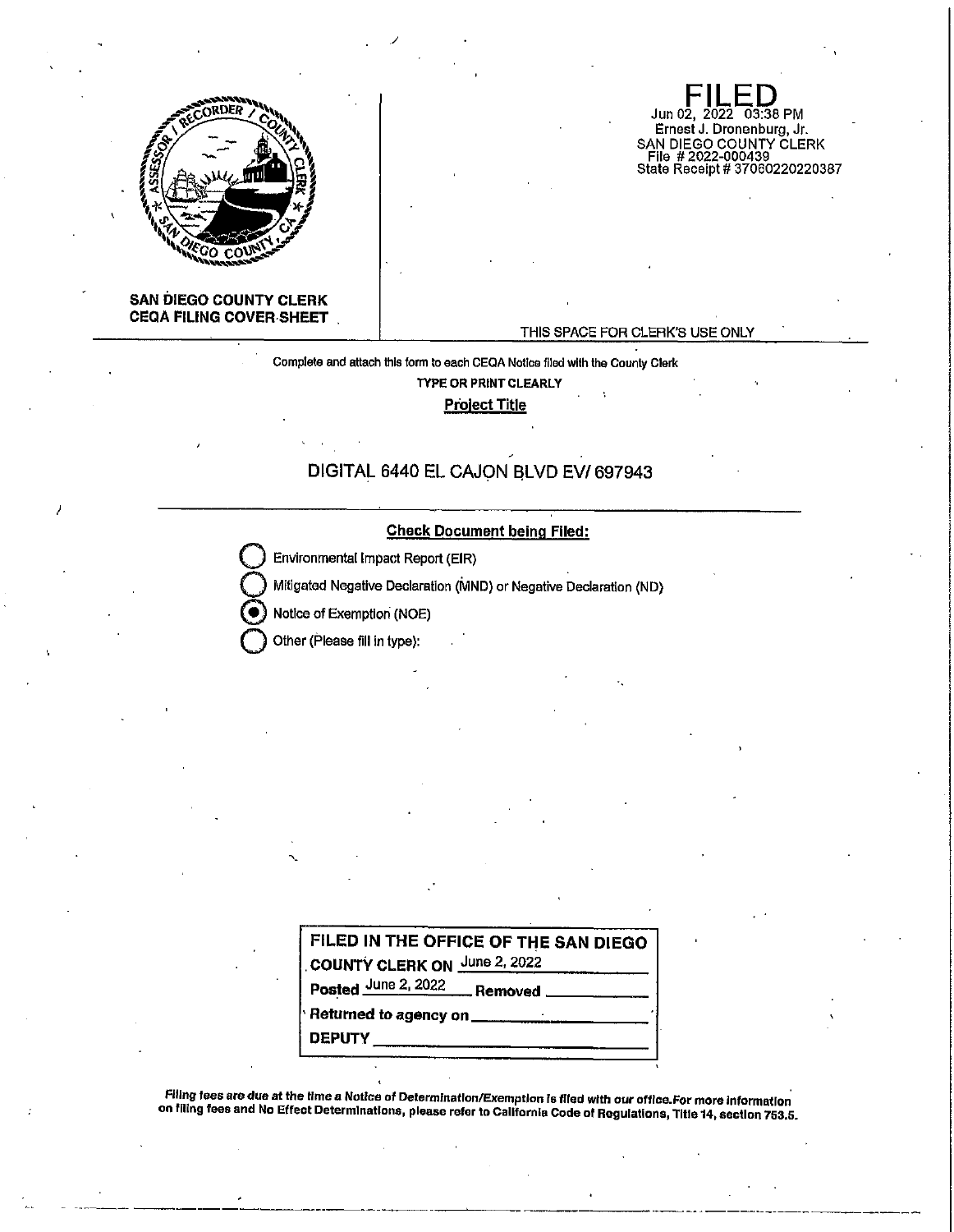### **NOTICE OF EXEMPTION**

#### *(Check one or both)*

**TO:**  $\boxtimes$  Recorder/County Clerk **From:** City of San Diego P.O. Box 1750, MS A-33 1600 Pacific Hwy, Room 260 San Diego, CA 92101-2400

Development Services Department 1222 First Avenue, MS501 San Diego, CA 92101

 $\Box$  Office of Planning and Research 1400 Tenth Street, Room 121 Sacramento, CA 95814

**Project Name/Number:** Digital 6440 El Cajon Blvd EV/ 697943

**SCH No.:** Not Applicable

**Project Location-Specific: 6440 El Cajon Boulevard, San Diego, CA 92115** 

# **Project Location-City/County:** San Diego/San Diego

**Description of nature and purpose of the Project:** The project proposes an Easement Vacation to abandon an existing 1,597-square-foot sewer easement at 6440 **El** Cajon Blvd., Lots 1 and 2, Map No, 1634, APNs 467-350-01 and 467-350-02. The project site is In the CU-2-3 Zone in the Central Urbanized Planned District-Boundary within the College Area Community Plan, Parking Standards Transit Prioriiy Area, Transit Priority Area, Parking Impact overlay Zone (Campus Impact), Airport Land Use Compatibility Overlay Zone (Montgomery Field Airport (MFA)), and the Airport Influence Area (MFA-Review Area 2). The community plan designates the site as General Commercial with Residential.

# **Name of Public Agency Approving Project:** City of San Diego

**Name of Person or Agency Carrying Out Project:** Impact Housing, 350 s. Grand Avenue, Suite 3050, Los Angeles, CA 90071, Point of Contact Suriya Laiq, (858) 776-1919. ·

# **ExemptStatus:** (CHECK ONE)

- $\Box$  Ministerial (Sec, 21080(b)(1); 15268)
- Declared Emergency (Sec. 21080(b)(3); 15269(a))
- Emergency Project (Sec. 21080(b)(4); 15269 (b)(c))
- 181 Categorical Exemption: Categorically exempt from CEQA pursuant to CEQA State Guidelines, Section 15305 (Minor Alterations In Land Use Limitations).

**Reasons why project is exempt:** The City of San Diego conducted an environmental review that determined the project would not have the potential for causing a significant effect on the environment. The project meets the criteria set forth In CEQA Section 15305 which addresses minor alterations In land use limitations, In areas with an average slope of less than 20 percent, which do not result in any changes In land use or density. In addition, the exceptions listed in CEQA Section 15300.2 would not apply.

#### **Lead Agency Contact Person:** Rhonda Benally **Telephone:** (619) 446-5468

# **lfflled by applicant:**

- 1. Attach certified document of exemption finding.
- 2. Has a notice of exemption been filed by the public agency approving the project?  $\square$  Yes  $\square$  No

Revised May 2018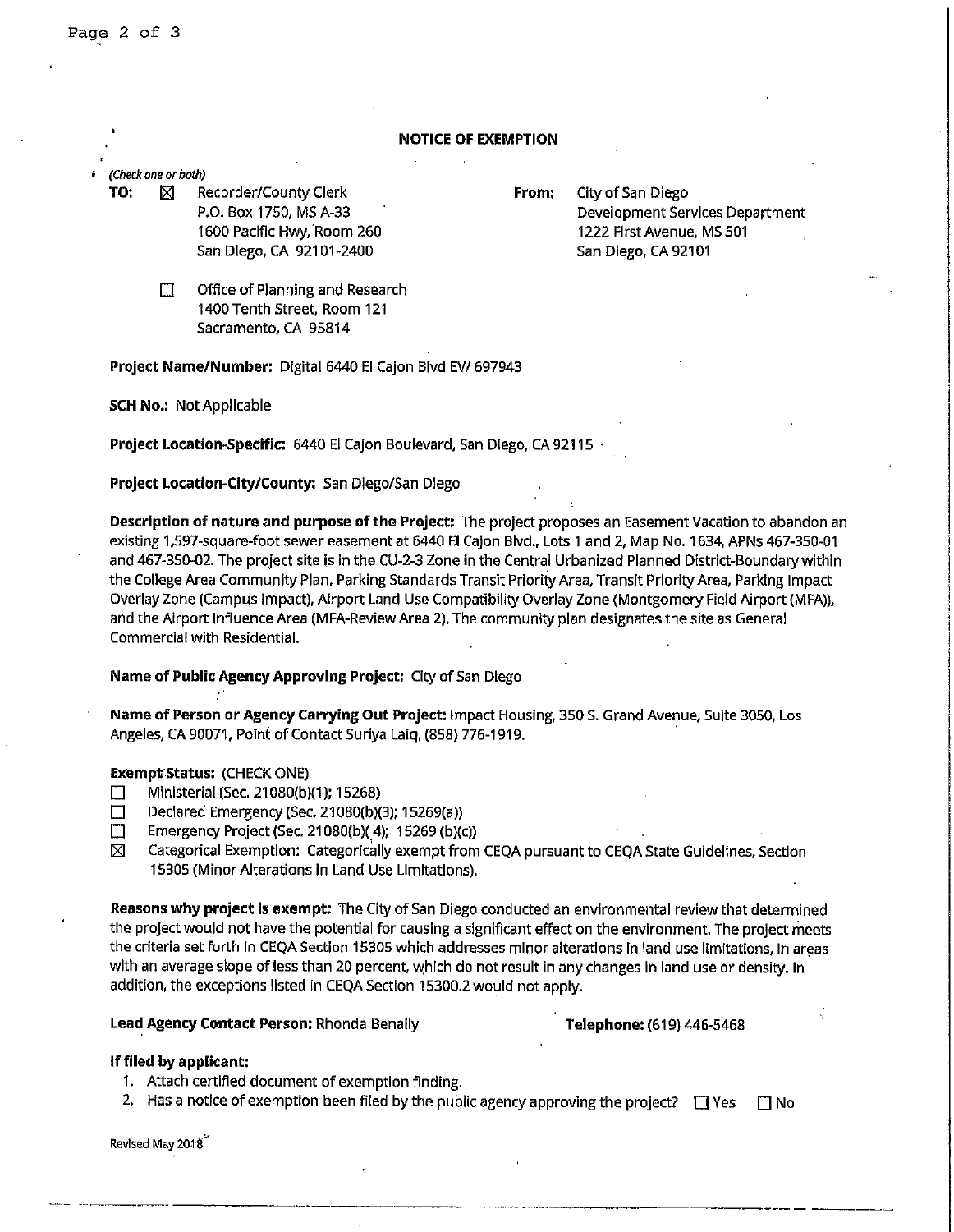It Is hereby certified that the City of San Diego has determined the above activity to be exempt from CEQA

Senior Planner April 12, 2022

Date

**Check One:**  [81 Signed By Lead Agency □ Signed by Applicant

Date Received for Filing with County Clerk or OPR: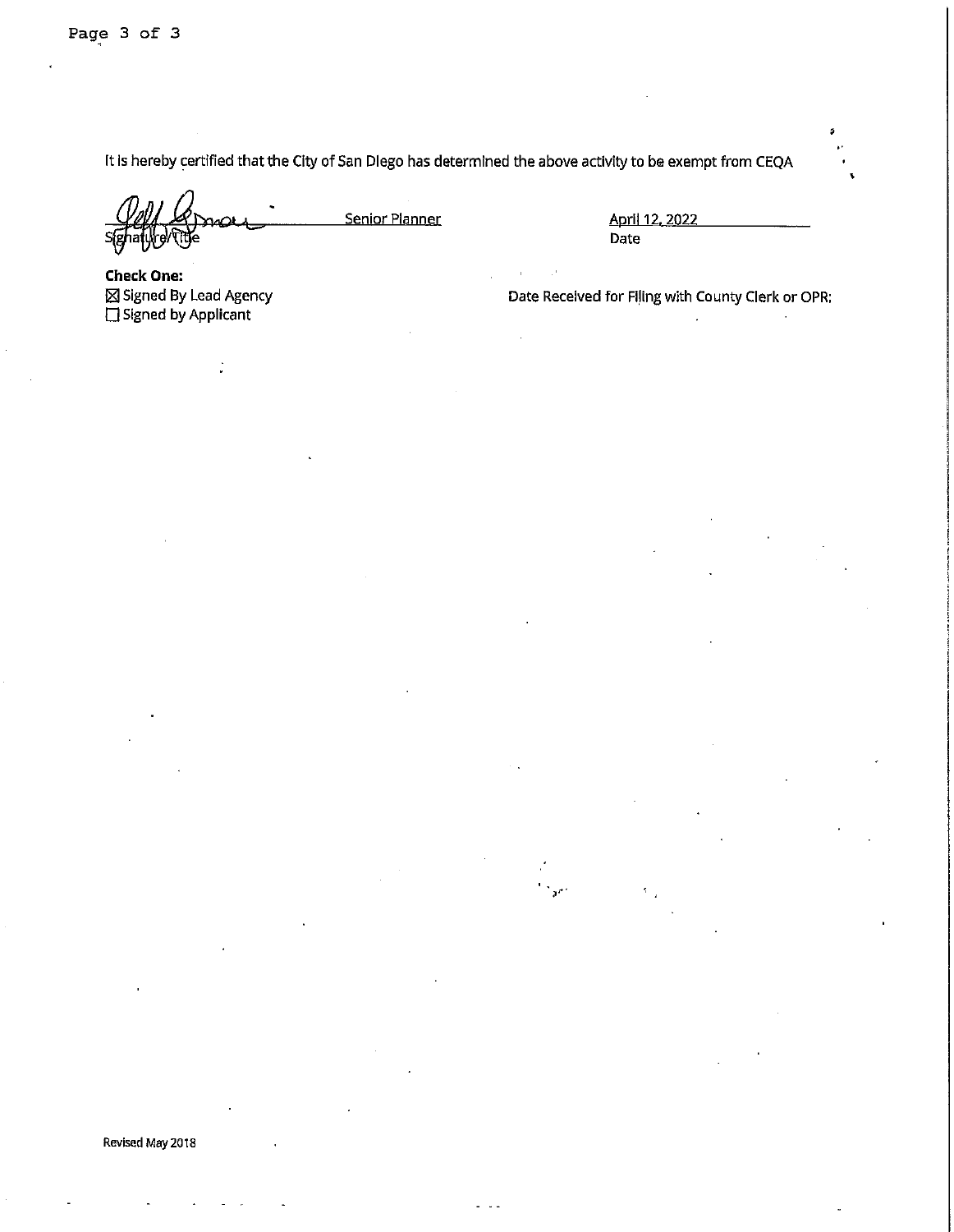|                                                                                                                                                                                                           | San Diego County                             |                                    |                                             |                    |  |
|-----------------------------------------------------------------------------------------------------------------------------------------------------------------------------------------------------------|----------------------------------------------|------------------------------------|---------------------------------------------|--------------------|--|
|                                                                                                                                                                                                           | Transaction #:<br>Receipt#:                  | 6508661<br>2022258682              |                                             |                    |  |
| Ernest J. Dronenburg, Jr.<br>Assessor/Recorder/County Clerk<br>1600 Pacific Highway Suite 260<br>P.O. Box 121750, San Diego, CA 92112-1750<br>Tel. (619) 237-0502    Fax (619) 557-4155<br>www.sdarcc.com | <b>Cashier Date:</b><br>Cashier Location: SD | 06/02/2022                         | 06/02/2022 3:39 pm<br>Print Date:           |                    |  |
|                                                                                                                                                                                                           |                                              |                                    | <b>Payment Summary</b>                      |                    |  |
|                                                                                                                                                                                                           |                                              |                                    | <b>Total Fees:</b><br><b>Total Payments</b> | \$50.00<br>\$50.00 |  |
|                                                                                                                                                                                                           |                                              |                                    | Balance:                                    | \$0.00             |  |
|                                                                                                                                                                                                           |                                              |                                    |                                             |                    |  |
|                                                                                                                                                                                                           |                                              |                                    |                                             |                    |  |
| Payment                                                                                                                                                                                                   |                                              |                                    |                                             |                    |  |
| CHECK PAYMENT #10750                                                                                                                                                                                      |                                              |                                    |                                             | \$50.00            |  |
| <b>Total Payments</b>                                                                                                                                                                                     |                                              |                                    |                                             | \$50.00            |  |
| Filing                                                                                                                                                                                                    |                                              |                                    |                                             |                    |  |
| ICEQA - NOE                                                                                                                                                                                               |                                              |                                    | FILE #: 2022-000439 Date: 06/02/2022 3:38PM | Pages: 3           |  |
|                                                                                                                                                                                                           |                                              | State Receipt # 37-06/02/2022-0387 |                                             |                    |  |
| Fees.                                                                                                                                                                                                     | Fish & Wildlife County Administrative Fee    |                                    |                                             | \$50.00            |  |
| <b>Total Fees Due:</b>                                                                                                                                                                                    |                                              |                                    |                                             | \$50.00            |  |
|                                                                                                                                                                                                           |                                              |                                    |                                             |                    |  |
| <b>Grand Total - All Documents:</b>                                                                                                                                                                       |                                              |                                    |                                             | \$50.00            |  |

 $\mathcal{A}^{\mathcal{A}}$ 

ý,